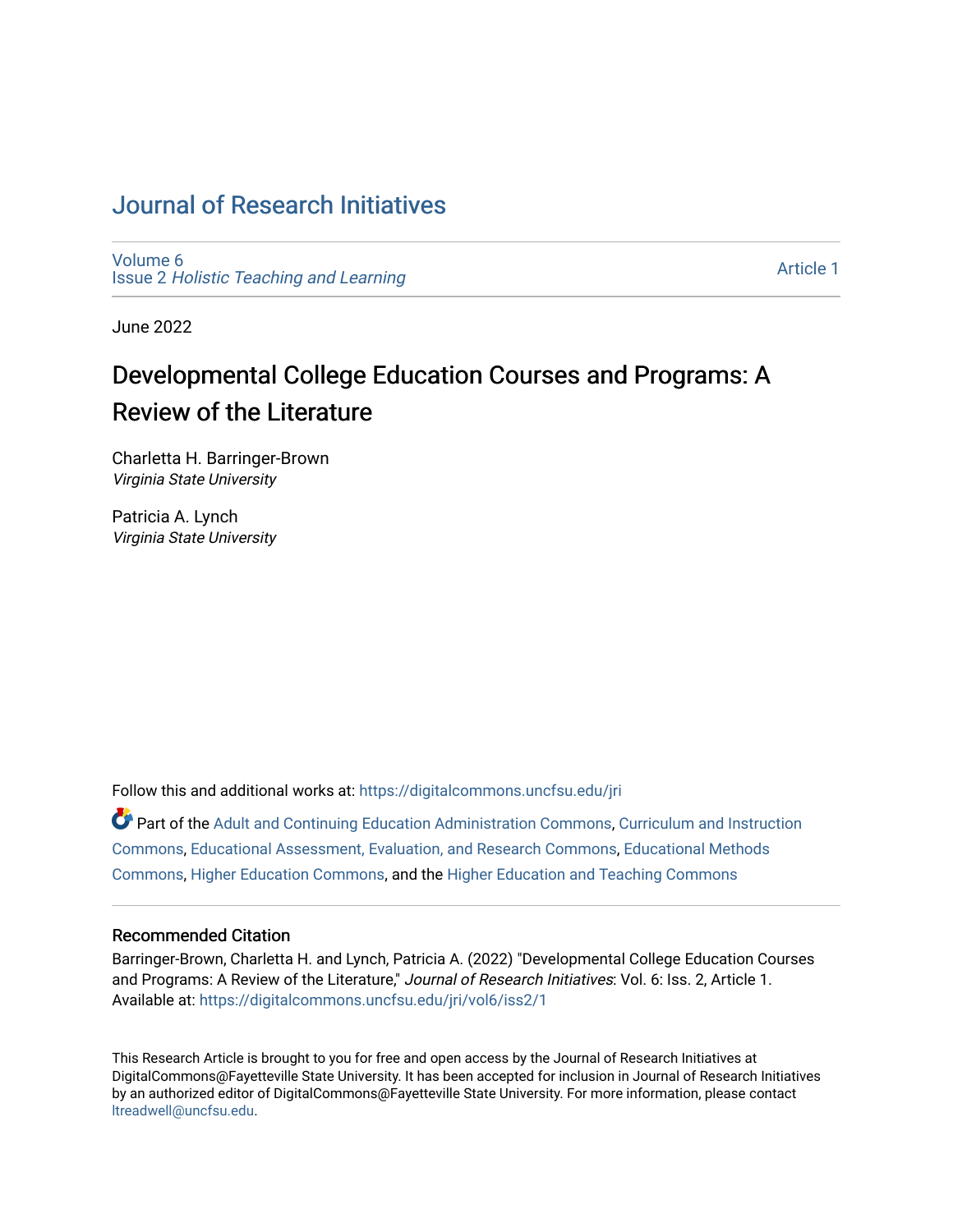### Developmental College Education Courses and Programs: A Review of the **Literature**

About the Author(s) Corresponding Author:

Charletta H. Barringer-Brown, Ph.D., Ed.D., Professor, Director of General Education, Department of Political Science and Public Administration, Virginia State University, Petersburg, Virginia 23806. Phone: 804-524-5038, Email: [cbarringer-brown@vsu.edu](mailto:cbarringer-brown@vsu.edu) 

Co Author:

Patricia A. Lynch, Ph.D., R.D., L.D.N., Associate Professor/Program Coordinator-Dietetics Department of Family and Consumer Sciences, Virginia State University, Petersburg, Virginia 23806. Phone: 804-524-5729, Email: [plynch@vsu.edu](mailto:plynch@vsu.edu)

#### Keywords

Developmental, Remedial, communty college, four-year college, education programs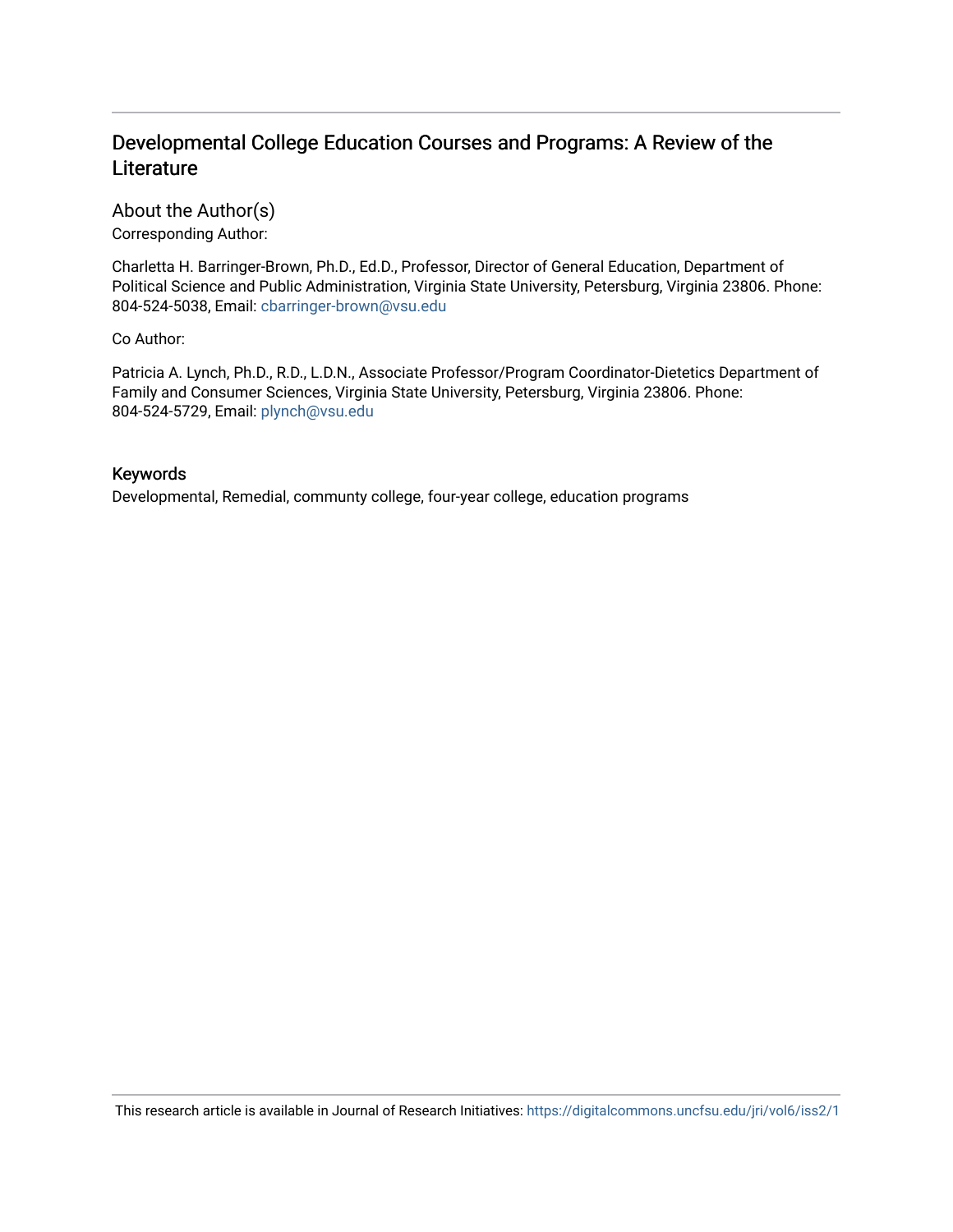

#### **Developmental College Education Courses and Programs: A Review of the Literature**

Charletta H. Barringer-Brown, Virginia State University Patricia A. Lynch, Virginia State University

#### **Abstract**

This study reviews the current literature on best practices in developmental education concerning program structure and student placement procedures. Each academic year, millions of students decide to pursue post-secondary education. These students choose to pursue a college degree or the credentials necessary to improve their standard of living. It has been noted that many of these students are considered to be underprepared for college-level coursework and placed into developmental or remedial education. Among first-year undergraduates in the United States for the 2019-2020 academic year, approximately 40 percent reported enrolling in at least one developmental course. Among community college students, enrollment in developmental courses was significantly higher. The literature suggests that for these particular students, developmental education may offer both an opportunity for academic enrichment and may also serve as a barrier to the completion of college requirements. This literature review explains the prevalence and substantial costs of developmental education within the higher education system. It highlights evidence-based reform strategies that policymakers, states, and institutions may adopt to improve retention and graduation rates of remedial students' college completion.

Currently, individual colleges or universities have their own distinctive developmental education programs. The quality and the outcomes of these diverse programs significantly vary. There is no standardized or nationally-accepted construct used to evaluate these developmental programs. Although assessment and evaluation remain critical trends in higher education, it is critical to have adequate measures and metrics to monitor program and student progress. Additionally, ongoing program evaluation can enable continuous program improvement to maximize student outcomes. The review of literature provided supporting evidence for improving the outcomes of students in developmental education by providing substantiation of the following: 1) using multiple measures to assess post-secondary readiness and place students; 2) compressing or mainstreaming developmental education with course redesign, such as offering co-requisite college-level courses; and 3) implementing comprehensive, integrated, and long-lasting support programs.

#### **Introduction**

The U.S. Department of Education (2016) has suggested that developmental or remedial education courses be designed to develop the skills of students who are underprepared for college-level reading, writing, and or math courses. According to a literature review, these areas of student academic deficiency are usually assessed through standardized tests. These non-credit developmental or remedial education skills enhancing courses are generally offered through community colleges and smaller private four-year colleges. The non-credit developmental or remedial education courses are offered to allow for open access to education to students who may otherwise be disadvantaged and or excluded from higher education due to academic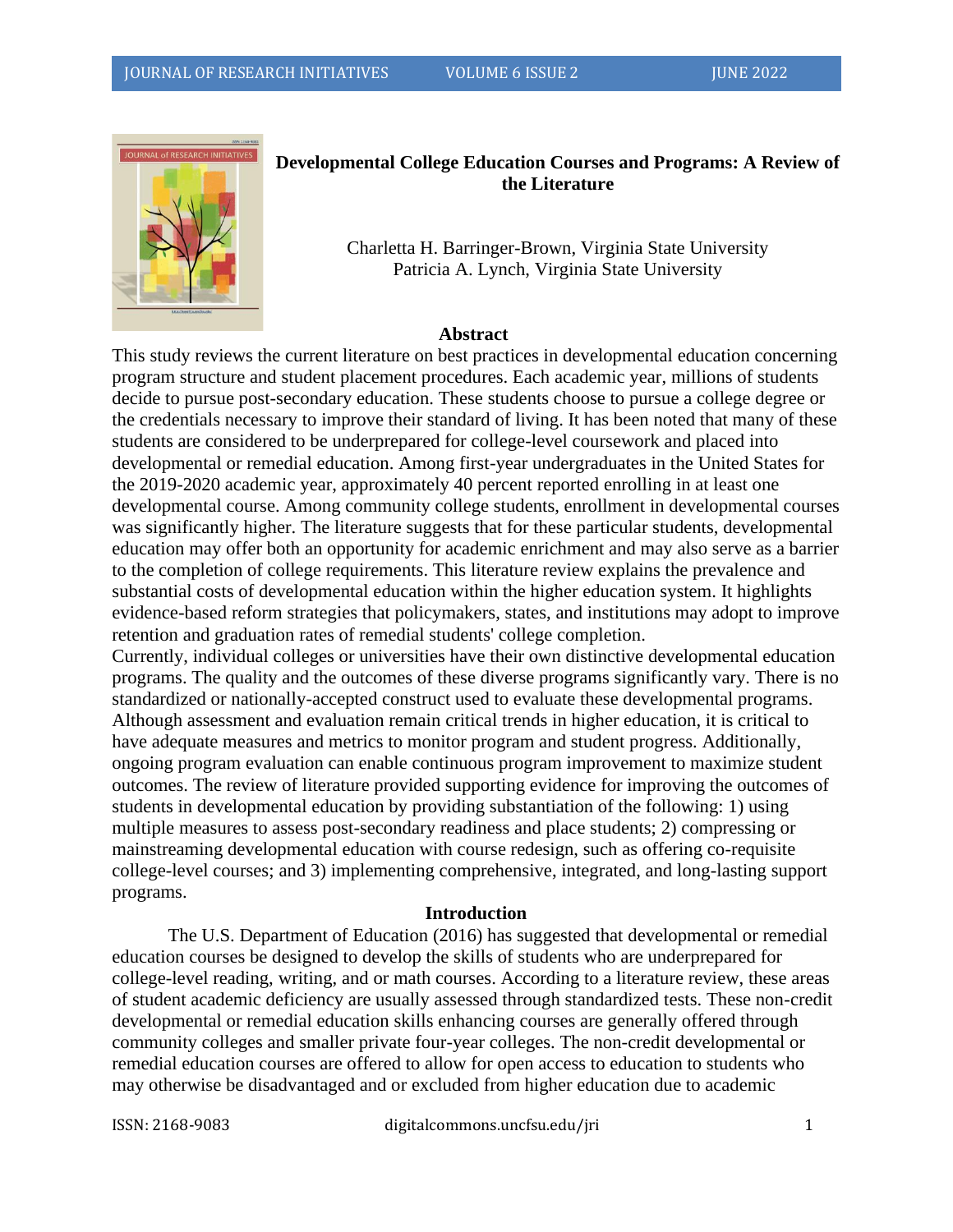weaknesses. It has been asserted by Mokher, Park-Gaghan, and Hu (2021) that disproportionately, students of color, who are first-generation students and those from lowincome backgrounds, tend to enroll in developmental education at two and four-year colleges. This enrollment in developmental courses has been significantly higher than their white peers. As discovered in the literature, students who may not have received adequate academic footing in high school and those who have been out of school for years may require a review of basic math or English skills. While colleges have offered developmental education courses and programs for several decades, state policymakers have started to direct attention to the increasing data that demonstrate the weaknesses of developmental education and the significant impact on the industry and workforce development, equity/diversity goals, and college completion. Developmental education college programs are essential because they create diverse opportunities for individuals to achieve educational growth. According to Bogle (2017), students can increase their intellectual and social development through direct participation in developmental education programs at the college level. As further asserted by Bogle (2017), in the United States (U.S.), many students acquire college degrees to attain better employment opportunities and higher wages/income. Developmental education is crucial for students who possess weak or poor academic skills because it plays a critical role in improving their outcomes. Students with poor academic skills or who do not complete their college degrees can expect to have occupations with lower pay, limiting their standard of living and contributing to a national educational concern. Almost thirty-four percent of undergraduate students receive their education from the community college system. Two-thirds of these student populations complete at least one developmental course.

Similarly, in four-year colleges (public and non-profit or private), almost fifty-five percent of the students pursue at least one developmental course. Developmental educational college programs are considered a significant investment for the students and their families. However, most students are underprepared for their college-level coursework (Ganga, Mazzariello, & Edgecombe, 2018; Department of Education, 2017). For these types of students, developmental or remedial educational programs can offer vast opportunities, such as academic enrichment and completion of college-level courses.

In this context, this study focused on demonstrating substantial and prevalent costs for the students to complete their developmental education in the higher education system. It also highlights evidence-based reform measures or strategies that must be adhered to by policymakers and institutions. Finally, it states to improve methods to ensure college-level course completion of their remedial students.

#### **Review of the Literature**

This was a qualitative study, and a systematic review of literature on developmental and remedial education college programs was performed. The review protocol is registered and confines the PRISMA checklist for suitable reporting items in systematic reviews.

#### **Search strategy**

The search strategy was a multiple-step process. First, the search terms "developmental college education programs" and "remedial college education programs, were applied to databases such as Embase, PubMed, CINAHIL, and Web of Science to locate and access peerreviewed studies relevant to the study. Next, multiple search terms were combined to form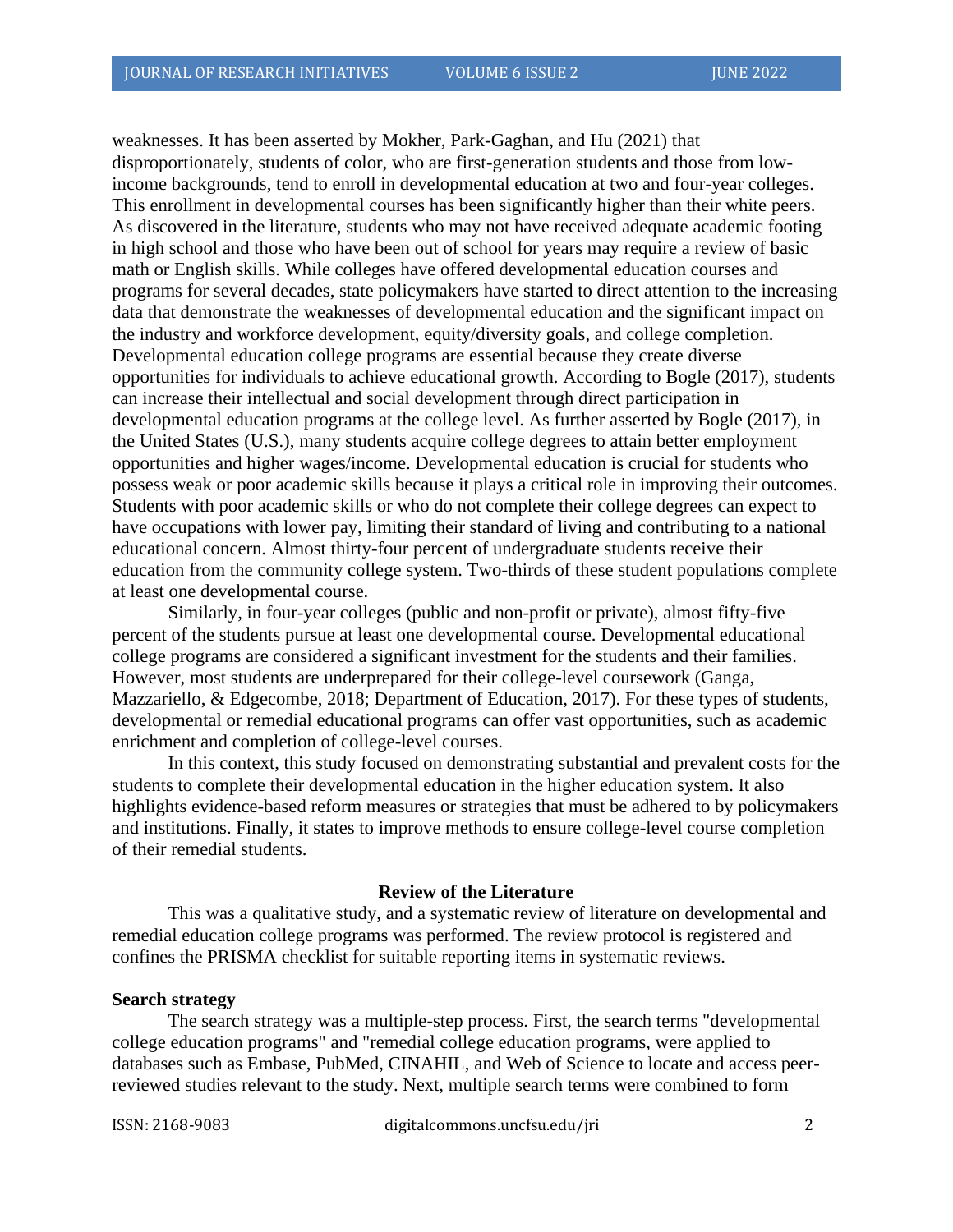phrases used to expand the search scope and retrieve additional data sources. Next, the search results' preliminary examination of texts and content in titles and abstracts was performed. The index words utilized to categorize the study allowed the final search phrases to develop. The search was performed in January 2022. The new phrases were entered into the databases and Boolean operators' OR' and 'AND' helped locate relevant studies. Finally, the snowballing technique was applied to highlight other suitable studies in the reference lists of the retrieved studies.

The review of literature provided supporting evidence for improving the outcomes of students in developmental education by providing substantiation of the following: 1) using multiple measures to assess post-secondary readiness and place students; 2) compressing or mainstreaming developmental education with course redesign, such as offering co-requisite college-level courses; and 3) implementing comprehensive, integrated, and long-lasting support programs.

#### **Screening and Appraisal**

The abstracts and titles were screened independently. In case of any doubts, the study remained on the list for examination by a third party. At the text screening stage, the expert reviewer in telemedicine implementation in rural areas reviewed texts for each study and gave feedback on the inclusion and exclusion criteria. All studies that met the inclusion criteria were considered for analysis. Data extraction was done systematically and guided by a pre-determined list of questions and variables. The data were recorded in a database created for this research. The process was tested on five articles and revised, and data on the following parameters were captured;

- $\triangleright$  The year of publication; author; the purpose of the article.
- ➢ Service details; community colleges; four-years colleges and universities
- ➢ Methodological approach; study design; source of data
- ➢ Recorded outcomes; costs; utilization of resources; facilitators of effectiveness; satisfaction, and process measures
- ➢ Other outcomes, including examples of evidence, identify variables that determine sustainability.

A second reviewer performed independent data extraction for a random selection of eight articles. The findings of the data extraction by both researchers were scrutinized for accuracy, consensus, and completeness. The shortcomings were resolved through mutual discussions. The level of evidence for each article was evaluated using the criteria set by Joanna Briggs Institute. The quality of each study was also examined utilizing an adjusted tool created for a systematic examination of the development and remedial education services in community colleges and fouryear colleges and universities. The quality criteria were appropriate because they covered features relating to the services and methodology applied. Hence, the selected quality criteria were adequate for the objective of the analysis.

#### **Enrollment of the Students in Developmental Courses**

Hartman (2018) stated that a million students are enrolled each year in the universities and colleges operating in the country. On being enrolled, students hope to acquire quality skills, training, and an educational degree, through which they seek to fulfill their dreams. However, Ganga, Mazzariello, and Edgecombe (2018) argued that there are students who do not seek to pursue developmental, educational college programs because of diverse reasons. Inaccurate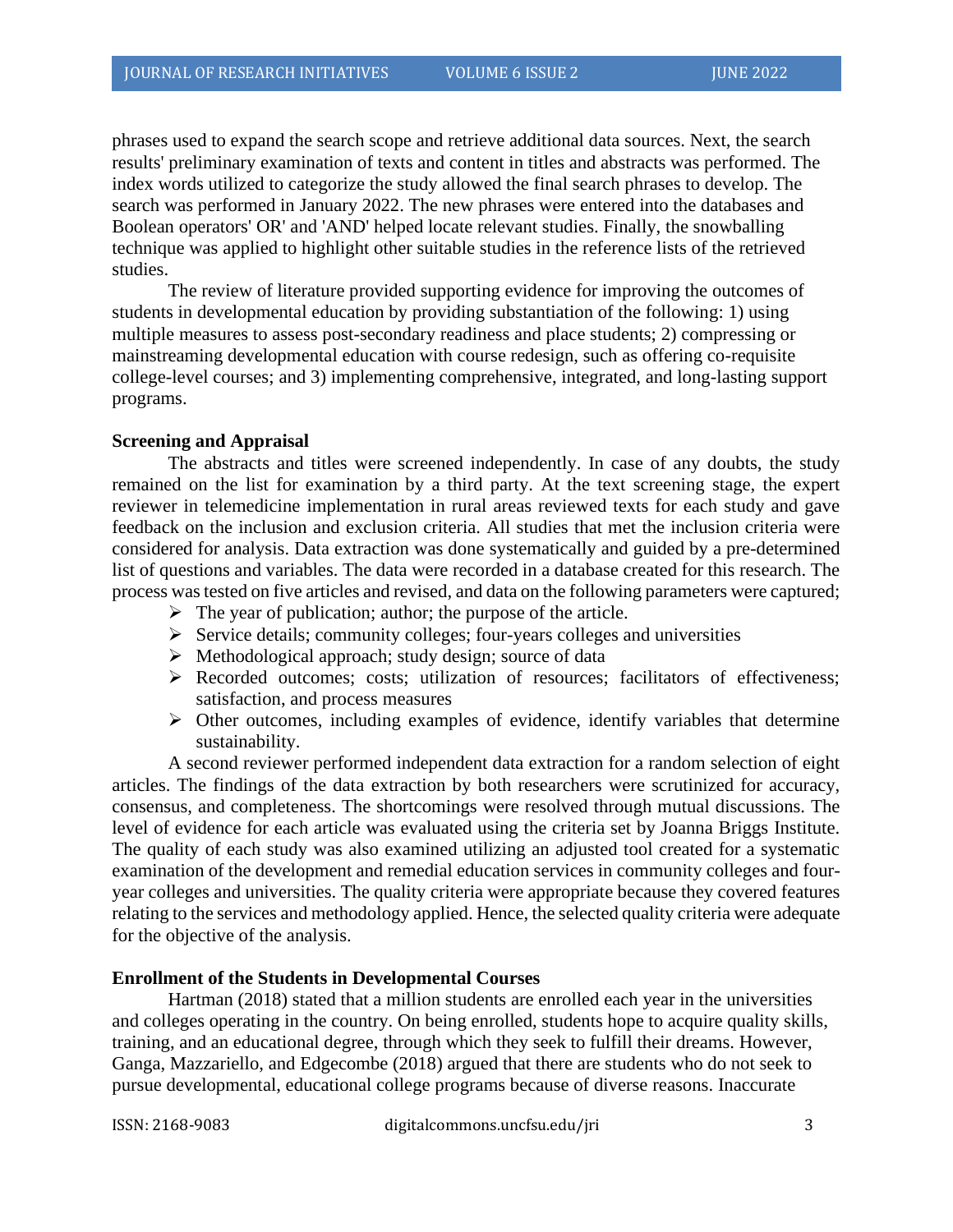placement tests and enrollment of a mass of students into the developmental educational college programs are the two reasons for their opposing interests in pursuing the educational programs. A study result reported that three out of 10 students were placed in the English developmental courses. One-fifth of the Math developmental course students acquire a 'B grade and higher' in their college-level courses. Another reason is that the majority of the students fail to pass the placement tests for taking developmental education courses. Students who acquire lower scores during placement tests are further assigned to coursework for at least three semesters to become eligible for pursuing their college-level courses. In addition, students assigned to these three semesters of the development courses are less capable of being enrolled in the college-level courses, while the students assigned to lower developmental courses have higher chances of being enrolled in college-level courses (Ganga, Mazzariello, & Edgecombe, 2018). These findings indicate a need for reformation in educational program policies.

Hartman (2018) also explained that although most students need remedial educational college programs, only 40% of the students who enter community colleges are enrolled in one of the remedial courses. At the same time, only one student is expected to complete their degree in a remedial educational program out of four students. Therefore, developmental or remedial educational college programs are a significant barrier preventing students from completing their degrees. Ma and Baum (2016) reported that there had been an increase in the number of undergraduate students enrolling in the public sector institutions that provides two-year collegelevel course to achieve graduation degree among the different educational sectors. Similarly, there has been an increase in the enrollment of full-time undergraduate students in the public sector institutions that provide four-year college-level courses to achieve graduation degrees. Students are less likely to be enrolled in the private non-profit institutions that offer four-yearon-campus degrees because of their higher cost, i.e., \$47,831 (annually). Although easy access is given to the students by community colleges, completion rates remain stagnant because they are underprepared (Ma, & Baum, 2016). Thus, developmental courses become important before their enrollment in the institutions.



**Figure 1: Enrollment in Institutions that Grants Degree** Source: (Ma, & Baum, 2016)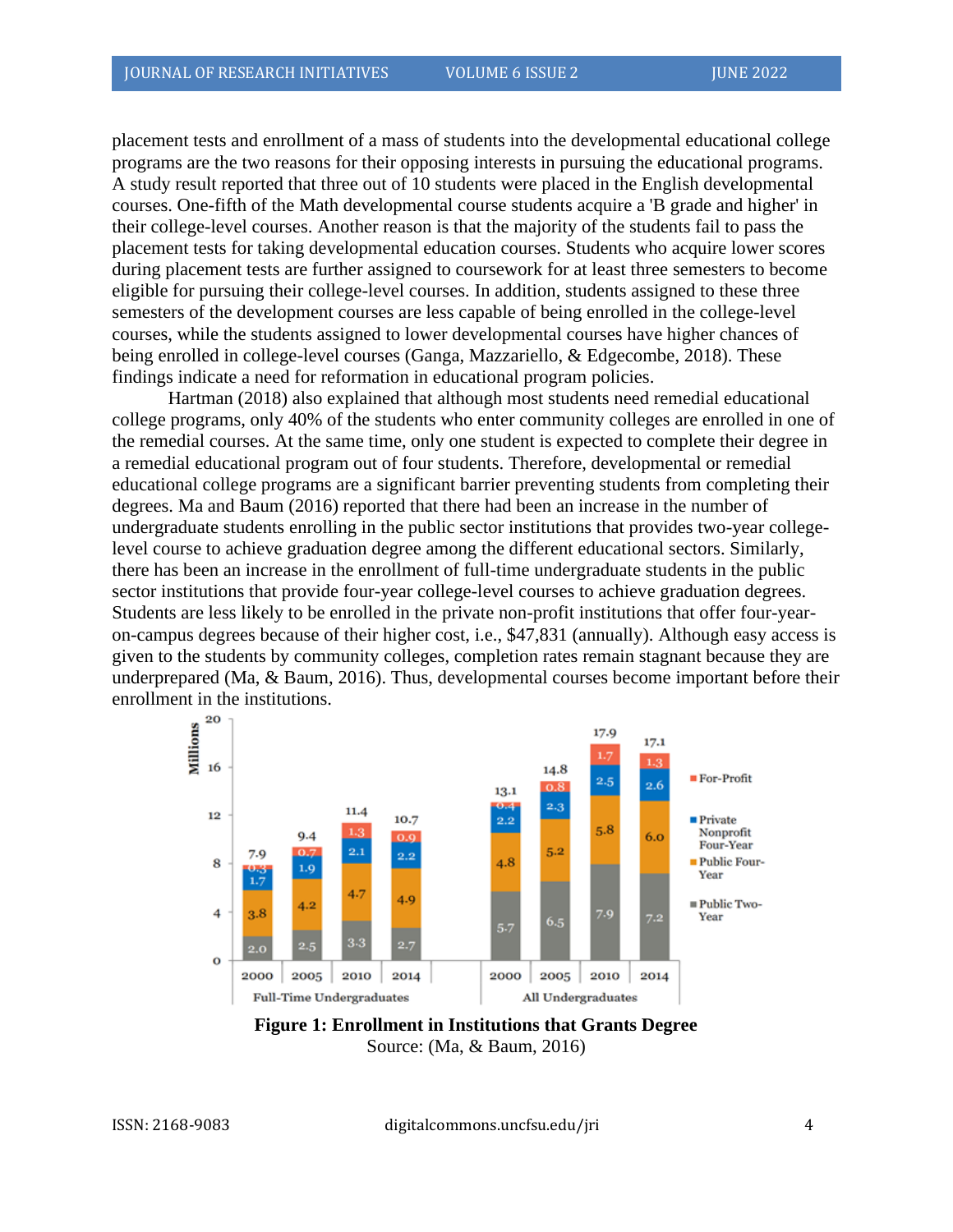#### **Importance of Placement of Students in Developmental Education**

According to CCCSE (2016), the survey findings collected from the students (75,000+) from almost 150 institutions reported that the underprepared students of the community colleges had shown gratitude for being placed at a lower level of developmental English and math courses. Being placed at a lower level of developmental English and Math has created opportunities to learn each step effectively. The students have a strong record in their academic careers, but they have been disappointed considering the placement test results. Rutschow, Cormier, Dukes, and Zamora (2019) stated that traditional modes used by the colleges to provide developmental or remedial course education to the students during their college-level courses are ineffective in the true sense. It also imposes a significant barrier on the success rate of these students. To tackle this barrier, it is essential to bring reformation in the ongoing educational practices of the developmental courses. It has been identified that the states are making efforts towards bringing such reformations. Contextually, Rutschow et al. (2019) highlighted that "recent state policies mandating or recommending these reforms suggest that change is happening at a rapid pace, but few studies have looked at the scope and scale at which colleges may be implementing these changes on the ground" (p. iii). In figure 2, it is observed that before placement of the students for developmental courses (both reading and math), public colleges assess their college readiness, primarily through randomized tests. During the assessment, there is neither planning in the study course of the students nor any motivation by the colleges. These findings have been reported from the Center for the Analysis of Postsecondary Readiness (CAPR) survey results.

In figure 3, Rutschow et al. (2019) highlighted that across public colleges, the majority of the students are identified to be underprepared not only in 'math' but also in 'writing and reading.' Despite support services, such as assistance from supplemental instructors or tutors, coaches, sessions on computer-based learning, and pre-matriculation programs at the colleges, the placement rate of the students on either math or writing and reading developmental courses is observed to be low in public colleges across states. A policy analysis report also highlighted that educational policies play a significant role in influencing college practices in the three states, Georgia, Tennessee, and Texas. These findings report that although reforms are being executed rapidly across the colleges in different states, these reforms have been complex. To enhance the students' success rate and be placed in their preferred developmental courses, it becomes essential to incorporate integrated reforms that would provide financial support and assistance to the students to take their preferred courses. Even the colleges should understand the impact of reforms on the success-related factors of the student's placement. Herein, it had been highlighted in a report of MCCA (2021) that co-requisite remediation is an evidence-based practice for maximizing the placement success of the students that have completed English and Math courses in their first year. The co-requisite remediation has proven to be more effective than the factors of modularization and compression as well.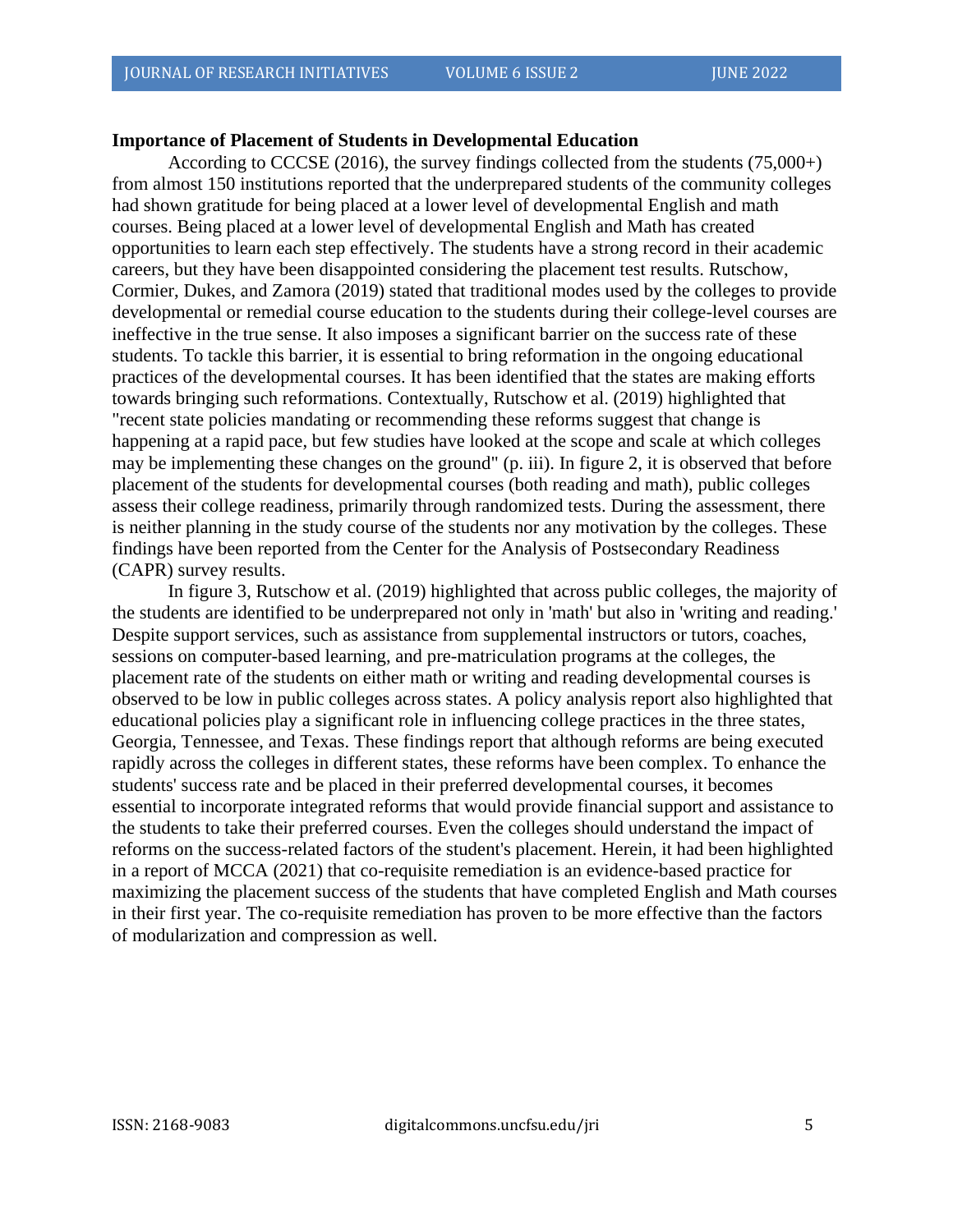

**Figure 2: Determination of 'College Readiness' in Public Colleges**

Source: (Rutschow et al., 2019)



#### **Figure 3: Determination of 'College Readiness' in Public Colleges** Source: (Rutschow et al., 2019)

According to the U.S. Department of Education (2016), developmental education reform plays a crucial role in efforts to close racial and ethnic gaps in college graduation rates. Mokher, Park-Gaghan, and Hu (2021) assert that black and Hispanic students are disproportionately

ISSN: 2168-9083 digitalcommons.uncfsu.edu/jri 6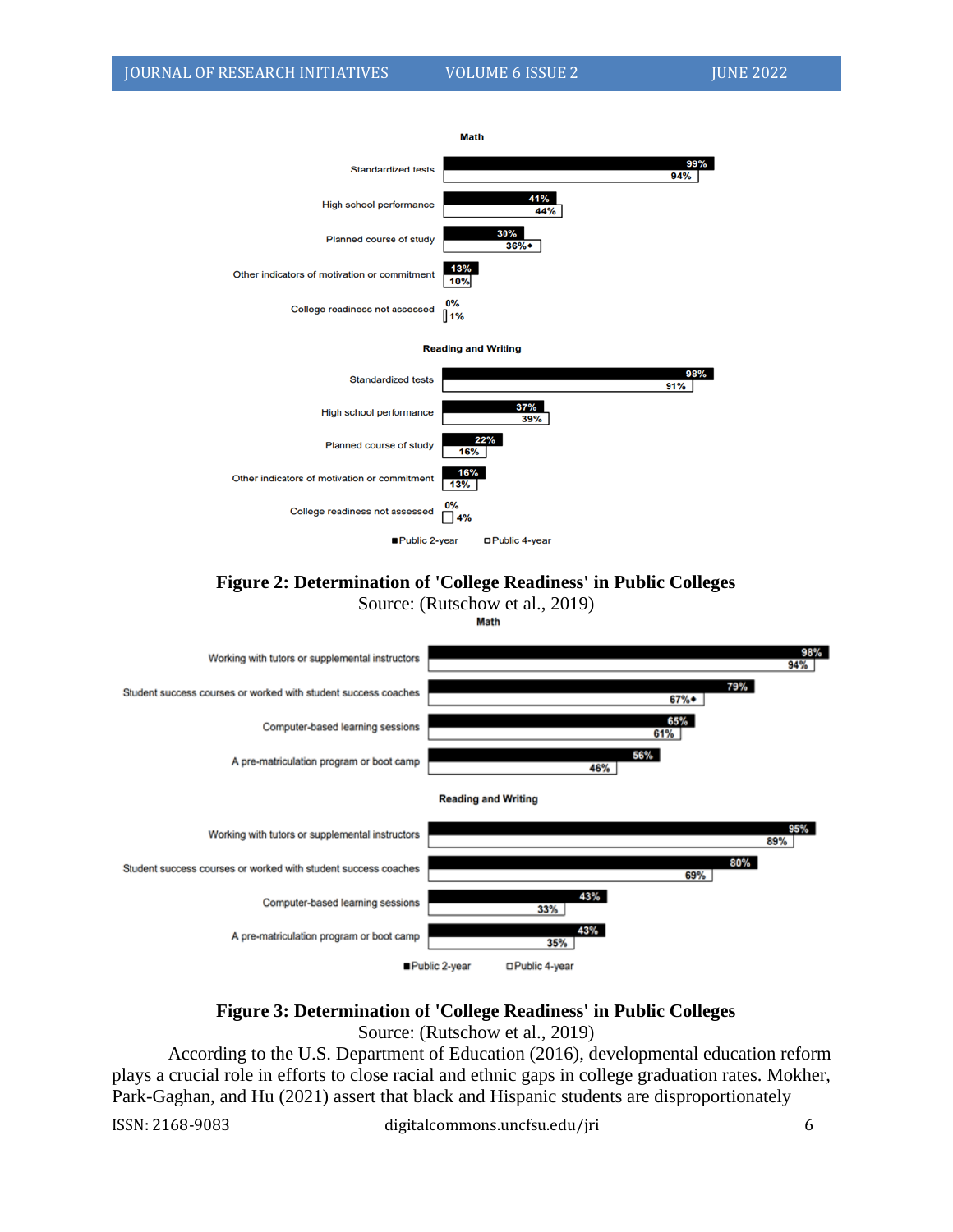assigned to developmental education. In addition, Baca (2019) discussed that black and Hispanic students who take developmental courses graduate at lower rates than white and Asian students who take developmental courses. These disproportionate factors compound attainment gaps among the different racial groups in the U.S.

In California, Baca (2019) stated that the implementation of 'California Assembly Bill 705' after its reformation in 2019 played a major role in maximizing the community college (Hispanic) students' placement success in taking the developmental courses. The college has achieved these positive reform outcomes because of the increased participation of the college staff, faculty, and the college administration. Since the barriers faced by these stakeholders play a key contributing role to the reduced placement rate of the students at their colleges, this reformation specifically addressed these barriers. However, McCann (2017) argued that the different holistic processes are often administered in community colleges. Considerably, it can be stated that Ivy Tech Community College in Indiana has adopted a system called Multiple Measures for Placement, in which the school assesses students' college readiness. Using a combination of measures (including grade point average and high school course-taking) to determine college readiness and, if necessary, the need for placement assessments" (McCann, 2017, p. 7). Students failing to meet the GPA (High school) along with transcript requirements to undergo placement may not need to be assessed for placement if they possess high or sufficient American College Testing (ACT) or Scholastic Assessment Test (SAT) scores. The only students that must take part in the placement exams (state) are the ones who do not meet these requirements (McCann, 2017). As there could be a diverse range of factors burdening the students, such as added coursework and additional costs, policy reformation becomes vital in determining a solution for the placement of these students.

#### **Completion of a Developmental Educational Courses and Degree Program**

Whitmire (2019) explained that in 2016, students being enrolled in college from high school increased from 63% to 70%. However, the main problem remains in the graduation course and degree completion, especially among the students with a low-income minority. Almost forty percent of the students who had not completed their four-year college requirements within six years were less likely to earn a degree. This also denotes that student (almost two million) beginning college every year is expected to drop out earlier than acquiring a diploma. Herein, Chen and Simone (2016) argued that in comparison with the course and degree completion rates in the U.S., developmental courses degree completion is considered to be better. In the below figure 4, the rate of students taking remedial courses in any subject (either English or Maths) during their first term in public institutions (2-year) is higher than the students taking developmental courses after their first term. It is also similar in the case of the public institutions (4-year). Besides, figure 5 illustrates that developmental course completion rates (especially in the English subject) of the students in public institutions (both 2-year and 4-year) are higher than the rate of students that complete some or do not complete the developmental courses in any of the subjects. McCann (2017) further stated that "at both two-year and four-year public institutions, students who do not complete all courses to progress to college work are less likely to attain a post-secondary degree. Even if they transfer to another institution, they do not complete their developmental courses or non-developmental students (p. 7). These figures suggested that acquiring developmental courses has played an essential role in the students' degree completion.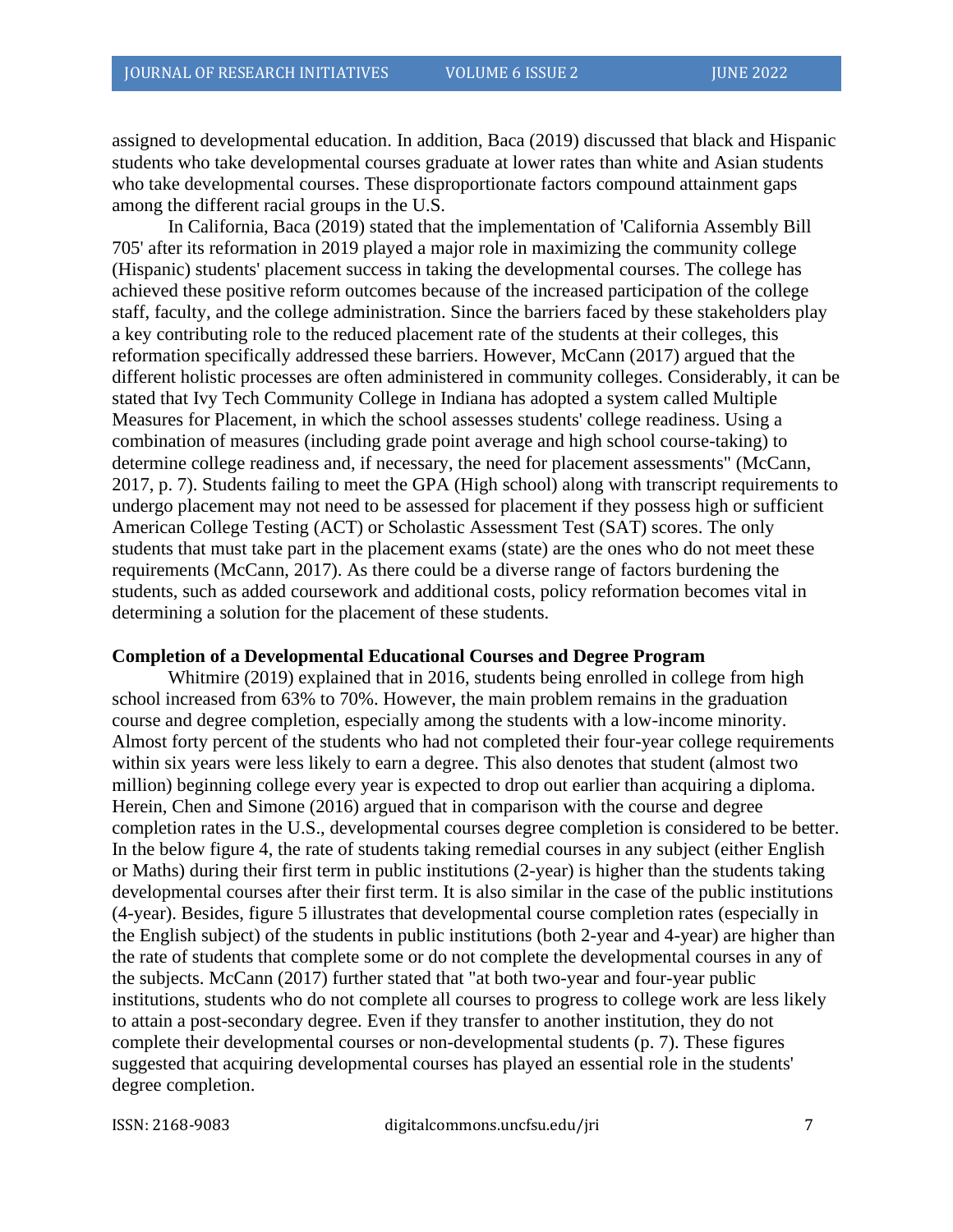







#### **Developmental Education Costs and Non-Completion**

According to Jimenez, Sargrad, Morales, and Thompson (2016), costs for developmental education courses and non-completion of college programs are major investments. The U.S. Department of Education (2016) estimated that the collective cost to students and their families had been estimated at approximately \$1.3 billion per year. The total cost at all colleges in the U.S. combined has been estimated at approximately \$7 billion. The current literature reports that developmental programs appear to be a target for budget cuts and reforms directed to assist underprepared students in becoming more successful. These programs require substantial resources to provide the additional supports that they need. The experience of states that have implemented successful reforms does indicate that the need for developmental resources has shifted rather than declined. The 2013 to 2014 data recorded by the Complete College America and the U.S. Department of Education specifies that almost \$1.3 billion are spent annually in the District of Colombia and the other 50 states. The less populous states, such as Alaska, spend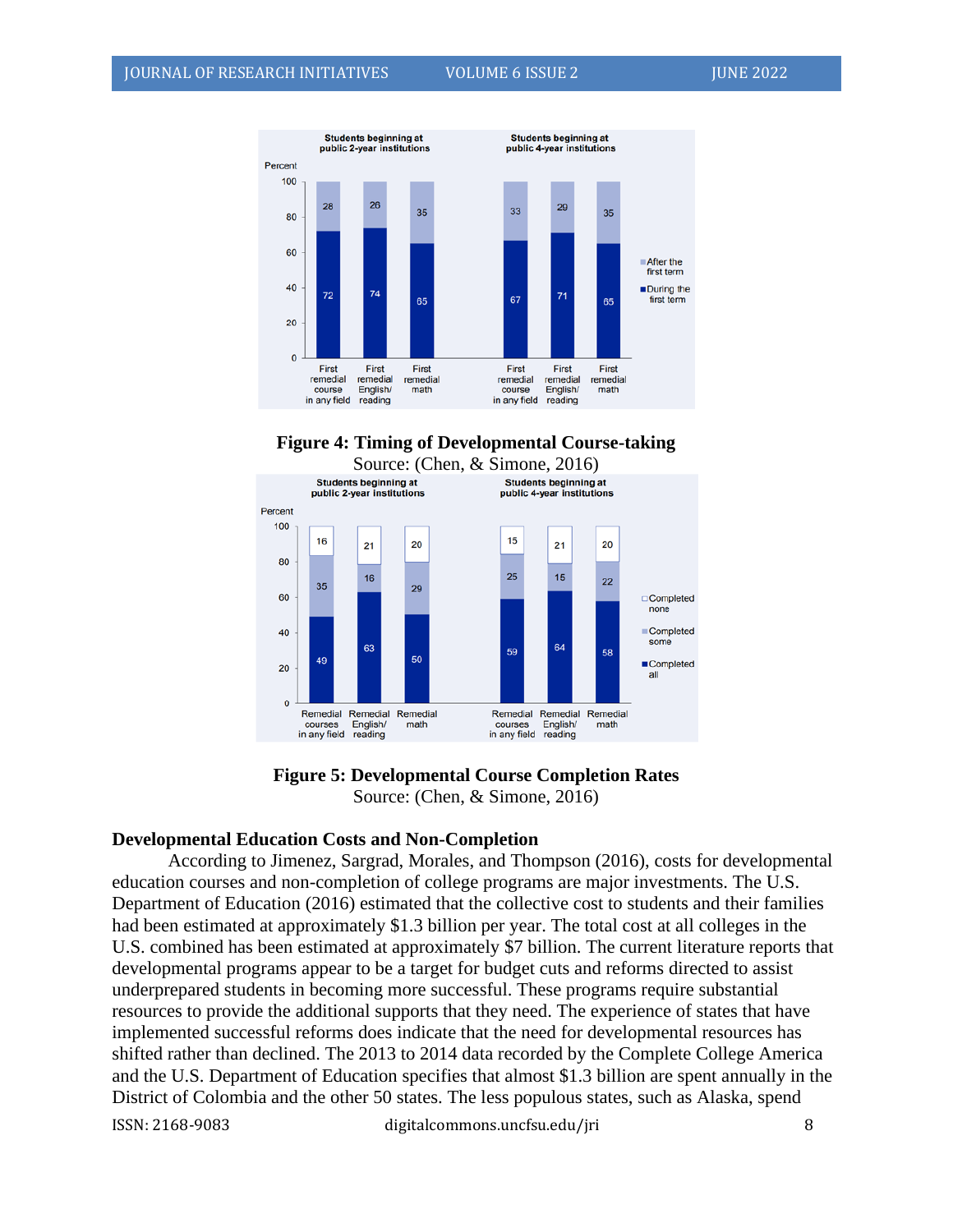approximately \$1 million compared to \$205 million in the more populous state of California on developmental courses. Nearly \$920 million was spent on developmental courses from 2014 to 2016 (McCann, 2017). Mokher, Park-Gaghan, and Hu (2021) reported that, on an annual basis, estimated developmental course costs for both institutions and students could reach up to \$7 billion. Despite higher costs, developmental education college programs (traditional) are considered ineffective mainly for the students who have less likelihood of passing the classes on the same subject in their college. As students pay a substantial amount of funds for tuition to get enrolled in these remedial courses, they are not provided with college credit for completing such courses. Over the past decade, the U.S. public institutions have been scrutinized for demanding higher costs, while the success rate of developmental education college programs (traditional) is low (Mokher et al., 2021). Thus, public institutions of higher learning need to be held accountable for such outcomes.

Mokher et al. (2021) argued that these concerns could be addressed by providing additional educational support services, such as academic tutoring and advising, based on the students' "out-of-pocket" fee. This additional educational assistance to the students could be possible through the reformation of the two-year community colleges and four-year colleges/universities across the U.S. Furthermore, the persistence rates of the colleges could also be improved by applying the efficiency model. Besides, it has been found that "Colleges tend to cross-subsidize the costs of more expensive upper-level courses with savings from less expensive entry-level courses" (p. 172). However, suppose more students persist in continuing the developmental education course programs in their preferred subject for a more extended period. In that case, the community colleges could be imposed under financial pressure because of the higher enrollment rate in the courses at the upper level. Since colleges cannot afford the implementation of reforms for a more extended period, these facts could be the major reasons for the ineffectiveness of the developmental education college programs. Thus, underprepared students through the developmental education college-level programs remain more significantly challenging for policymakers.

Furthermore, the U.S. Department of Education (2015) pointed out that, as the students pay a considerable amount, the colleges across the states fail to provide for the students' deserving needs. Thus, an effective change is required to support the students and the colleges, the federal government, accreditors, and the states (U.S. Department of Education, 2015). Therefore, an effective strategy for the reformation of educational practices must be constructed by considering the circumstances of colleges, states, the federal government, and accreditors, among others.

#### **Strategies to Enforce Reformation**

#### **Multiple Measures for Assessing the Postsecondary Readiness and Student Placements**

Based on Whinnery and Odekar's (2021) findings, identified an assessment of postsecondary readiness of the students found that multiple measures must be conducted. These multiple measures include conducting examinations based on the local norms and standards, measuring the individual academic performance of their high school (GPA and coursework), and measuring the noncognitive factors, such as emotions, attitude, and motivational level of each student. Other measures could contribute to assessing the work experience of each of the students and their academic performance at college-level, such as their GPA and credit acquired from prior learning. Barnett (2020) elucidated that Traditional placement tests appear ineffective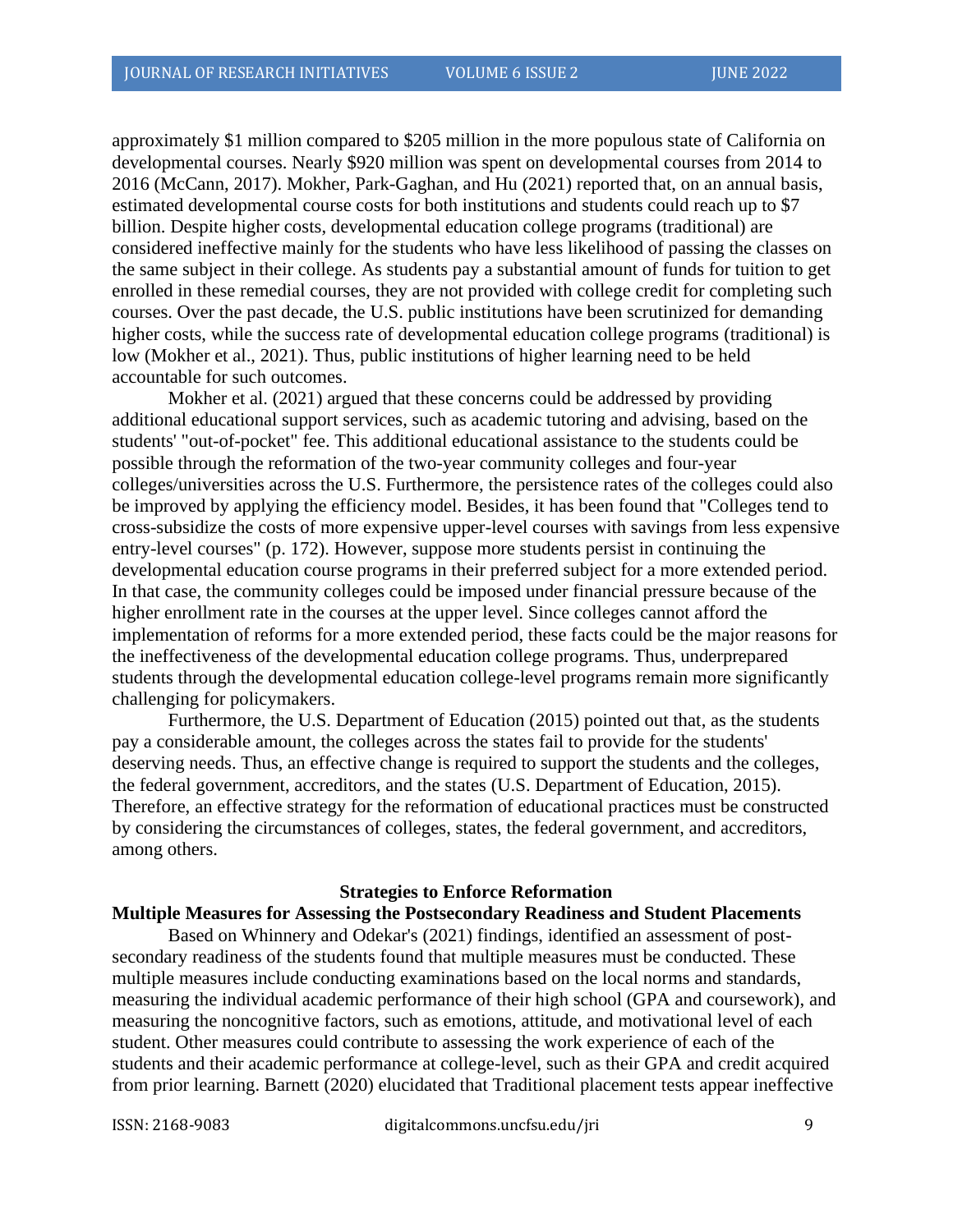in identifying capable students for enrollment in college-level courses (Barnett 2020). Therefore, multiple placement systems and assessment measures could be considered effective strategies. With the help of these strategies, the students' post-secondary readiness (PSR) could be identified and placed consequently. College-level course success of the students can be predicted better with the help of their GPA (high school). PSR will favor capturing the content knowledge and the student's competency. The CAPR survey data of 2015 also reported that the traditional method and the newly developed algorithm proved to effectively predict the student's success in college-level math and English courses. This method played a significant role in providing opportunities to the students to complete their college-level courses. Students were placed either by the traditional method, i.e., placement test, or the newly developed algorithm. These multiple measures provided students' college-level course achievement percentile as two-point nine percent higher than their first three semesters (Hamlin, & Denison-Furness, 2019; NSHE, 2019; Barnett et al., 2018). The post-secondary institutions could consider this effective strategy for assessing the post-secondary readiness of the students, thereby placing them effectively.

#### **Early Assessment Programs with Cooperation from Secondary Schools**

Cardenas (2018) defined the Early Assessment Program (EAP) as a collaborative effort of three educational entities, namely California State University (CSU), California State Board of Education (SBE), and the California Department of Education (CDE). In determining the readiness of the post-secondary students for further placement, McCann (2017) suggested that the post-secondary institutions could incorporate the EAP program could. However, such institutions across the states must collaborate with the communities and the high schools to assess students at risk. These institutions could also engage the students during the early assessment stage and further execute college-readiness interventions when collaborating. This would play a key role in preventing the students from pursuing developmental courses in their preferred subject or field. Some states in the U.S. have implemented this program to assess students' readiness in their high school (junior year) and offer developmental courses to the underprepared students in the senior year. The help of the EAP program and collaboration with the local high schools allow the post-secondary institutions to inform the students, as well as their parents, concerning the need for the skill development in English and Maths subjects so that they could avoid placement in developmental education courses (SFSU, n.d.). Contextually, "an early assessment initiative between California Community Colleges and the California State University system, along with state-wide efforts in Kentucky, Tennessee, and Florida, provide opportunities for researchers to evaluate the extent of programs to help students accelerate towards taking college-level courses after high school" (McCann, 2017, p. 12). The postsecondary institutions could administer this strategy to ensure favorable educational outcomes for the students.

#### **Mainstreaming or Compressing Developmental Education and Redesigning Coursework**

According to Bracco, Austin, Bugler, and Finkelstein (2015), mainstreaming developmental education by redesigning the college-level courses is one of the major strategies for meeting students' requirements for their preferred developmental courses. Another potential approach for redesigning the developmental course curriculum could be portrayed as compressing the sequences of the developmental course curriculum. Considerably, "for instance, where a student might previously have been designated as needing two semesters of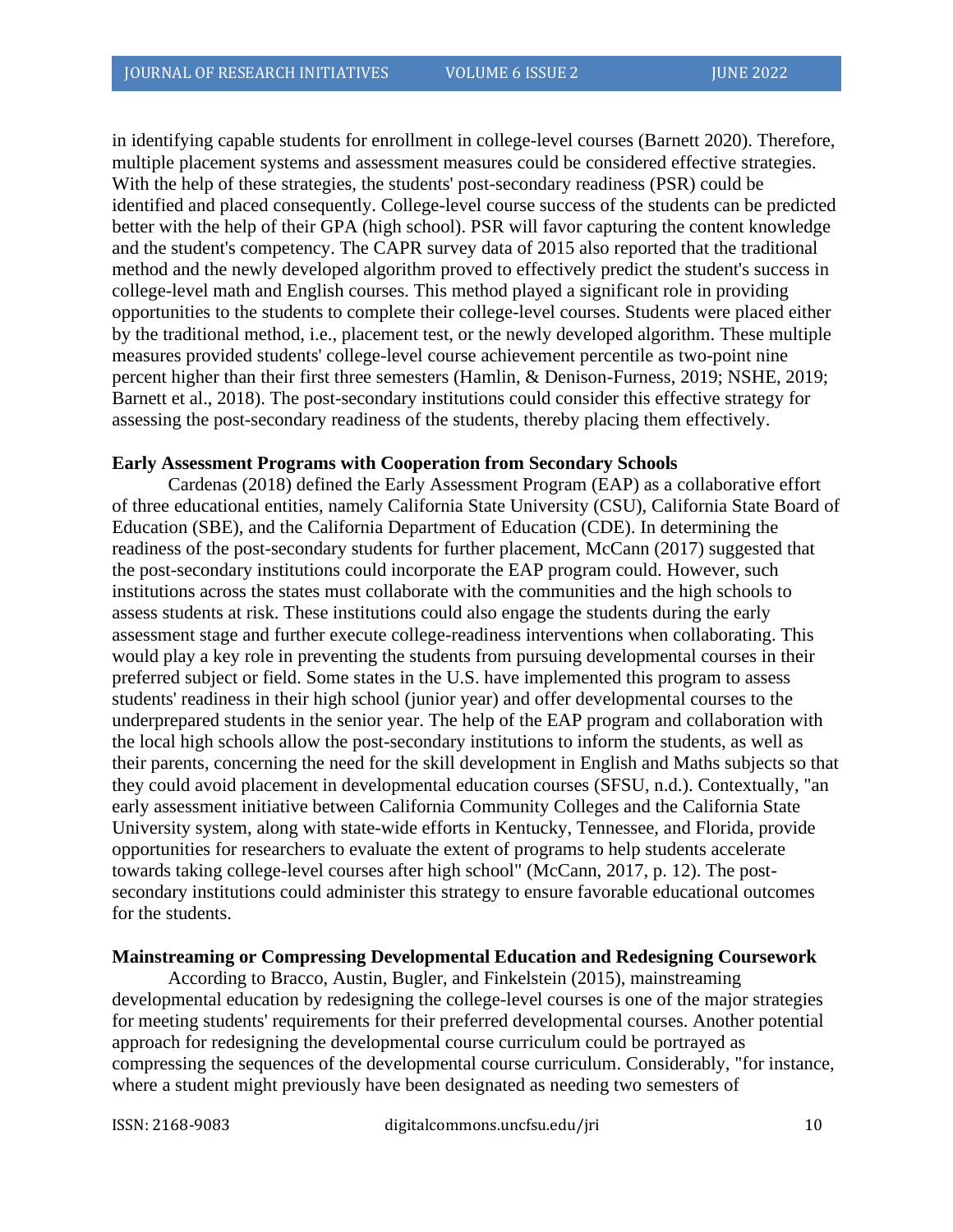developmental English, a new course might be designed to fit that content into one semester, thus accelerating the student's path into credit-bearing courses" (Bracco et al., 2015, p. 3). Since the students are more likely to drop out if the exit points the students between their credit-bearing courses and enrollment in the developmental courses, accelerating the semester would minimize the probability of students exiting or dropping out. However, compressing developmental education and course redesign can still be a major challenge for college faculties. To address this concern, it becomes essential for the colleges to work closely with campus advisors, execute training (faculty-to-faculty), and design communication modes to reach students and their families. Herein, Boatman (2021) reported that with developmental courses, mainstreaming the students into their college-level courses and integrating the learning technology into the developmental course curriculum could help meet the student's academic needs. In addition, a study reported that the students who were exposed to the co-requisite and accelerated development courses (math) were identified to achieve positive outcomes when compared to their peers who were exposed to the traditional courses (Boatman, 2021; Jaggars, Hodara, Cho, & Xu, 2015). Thus, these findings depict that mainstreaming or compressing, and redesigning the developmental education course could maximize the student's academic success.

#### **Co-Requisite Means of Promoting Educational Progress**

Whinnery and Odekar (2021) opined that co-requisite support or co-requisite remediation could be defined as the college-level course involving integrating additional support given to the students, such as educational support classes. Even a report by CCCSE (2016) highlighted that the co-requisite model significantly boosts confidence in the underprepared student's ability to overcome English college-level courses. Even underprepared students enrolled in community colleges perceive that co-requisite math helps to reinforce their educational learning. Miller, Daugherty, Martorell, and Gerber (2021) also highlighted that co-requisite pathways could significantly impact the students. It also clearly represented that co-requisite remediation helped maximize the probability of the students completing their first English course (college-level) within one year. The probability of the students was measured to improve by twenty-four percent in one year and 18% in two years. Alongside, Belfield, Jenkins, and Lahr (2016) also stated that co-requisite remediations have also played a major role in reducing student's fees for completing the developmental maths courses (college-level) by almost half of the fees that were previously charged by the colleges, i.e., from \$7,720 - \$3,840. A reduction observed in the student's fee for completing the developmental course in writing was estimated to be 11%, i.e., from \$3,750 - \$3,350. Daughtery, Gomez, and Carew (2018) discussed that five different co-requisite models could be reincorporated by the colleges, which entailed 'paired-course models,' 'accelerated learning program models,' 'technology-mediated support models,' 'academic support service models,' and 'extended instructional time models' (Logue, Douglas, & Watanabe-Rose, 2019; Schudde, & Keisler, 2019; Daughtery et al., 2018). These data reported that co-requisite remediation is an effective strategy that colleges must adopt across different states to create pathways for the students to progress through their educational coursework.

#### **Integrated, Comprehensive, and Long-Lasting Educational Support Programs**

McCann (2017) specified that in bringing quality improvements in the educational outcomes of the students, institutions in different states have already incorporated integrated and comprehensive educational support programs. However, compared to the business practices, this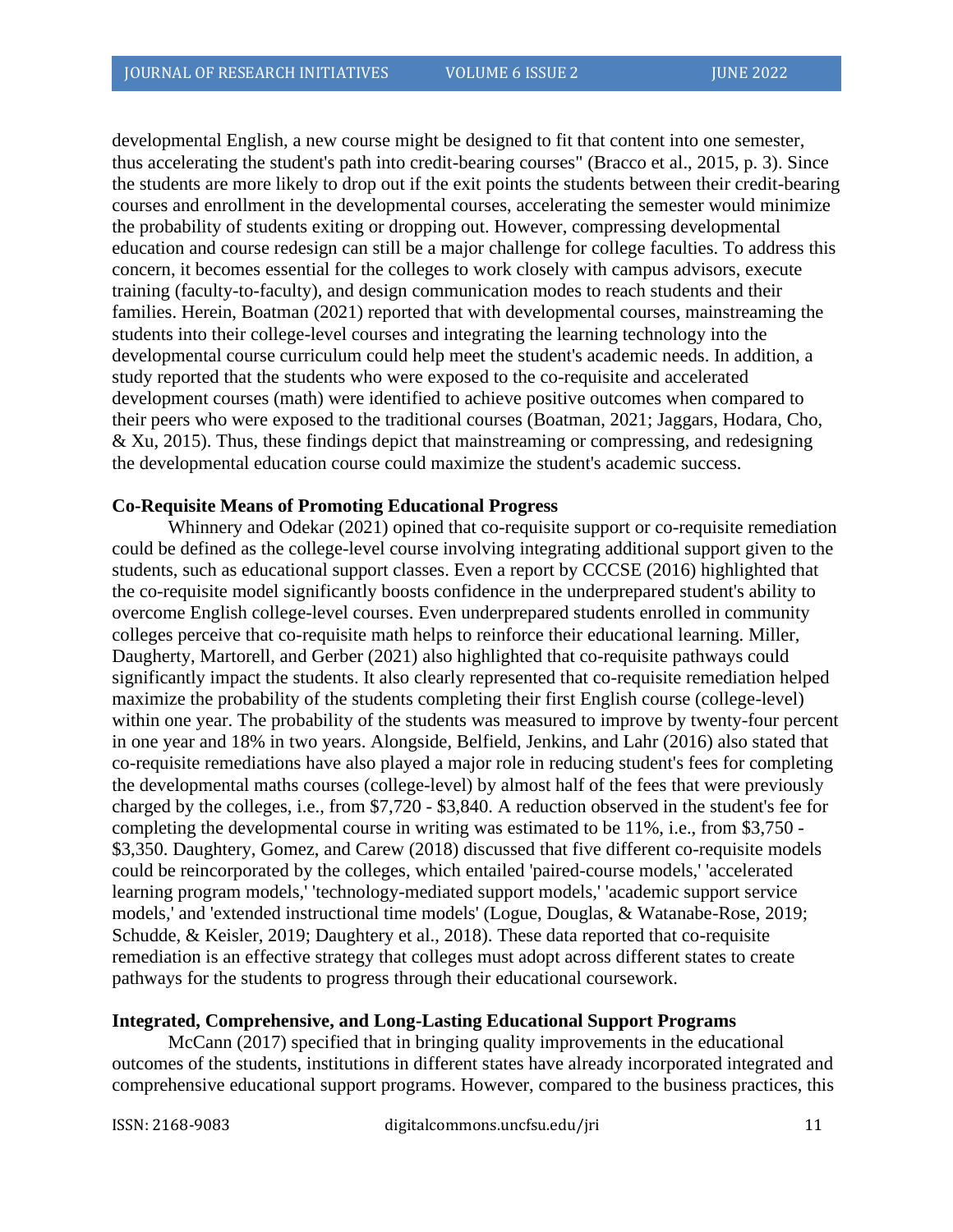educational practice specifically emphasizes integrating participation with the students and the educational support services on a long-term basis. Scrivener, Weiss, Ratledge, Rudd, Sommo, and Fresques (2015) portrayed that the interventions comprising access to considerable resources for supporting students have shown the capability to deliver a positive impact on their transferout and graduation rates; despite attaining favorable rates, which are difficult for the students, especially in open-access institutions. For instance, a research study (experimental) reported that New York City University's Accelerated Study in Associate Programs (ASAP) almost doubled the graduation rate (three-year) of the students pursuing a developmental education course. At the same time, it also increased the transfer rate of the students to higher-level colleges, i.e., from three-year to four-year. However, Kezar and Holcombe (2018) argued a diverse range of evolved educational support programs for supporting underrepresented students in higher education. It also includes a comprehensive and integrated form of support programs that tend to be disconnected from their educational curriculum. Since these results focus only on one specific targeted need of the students, integrating co-curricular and multiple curricular supports could be an effective strategy for supporting the underrepresented students. One such educational program could be portrayed as the Colorado State University's (CSU) Science, Technology, Engineering, and Mathematics (STEM) Collaboratives (Kezar, & Holcombe, 2018). The institutions could also adopt this promising program to enhance the educational outcomes of the students while pursuing their college-level courses.

#### **Conclusion**

Based on the research findings, we conclude that developmental or remedial educational college programs are vital for underprepared students to pave their pathways to complete their college-level courses and attain a degree. Although policymakers and institutions in the U.S. have been continuously putting efforts towards ensuring the students' college completion and improved educational outcomes, the findings specify that they must prioritize developmental or remedial educational college programs. Furthermore, it has been demonstrated that developmental education reform plays a strategic role in the ongoing efforts to reduce racial and ethnic gaps in graduation rates. This priority will help the students sharpen their educational skills and knowledge and build competency to meet the academic rigor for achievement. In addressing the compounding issues of these attainment gaps, stakeholders could integrate the identified evidence-based strategies to reform current academic practices and policies. These suggested strategies would possibly maximize the probability of students' success in their academic careers.

As seen in this research, one strategy that these stakeholders could adopt would be to train the students and make them self-regulated learners by effectively— (a) offering scholarship incentives to the quality performing students, (b) improving advising activities, and (c) incentivizing their continuous participation. Other strategies recommended for these stakeholders would be to implement multiple measures for assessing the student's post-secondary readiness and eligibility to undergo thorough placement tests and adopt integrated and comprehensive educational support programs in the long run. These strategies would benefit the students in achieving academic success with the assistance of developmental/supplemental courses and help the stakeholders address their challenges in supporting students' improvement educational outcomes.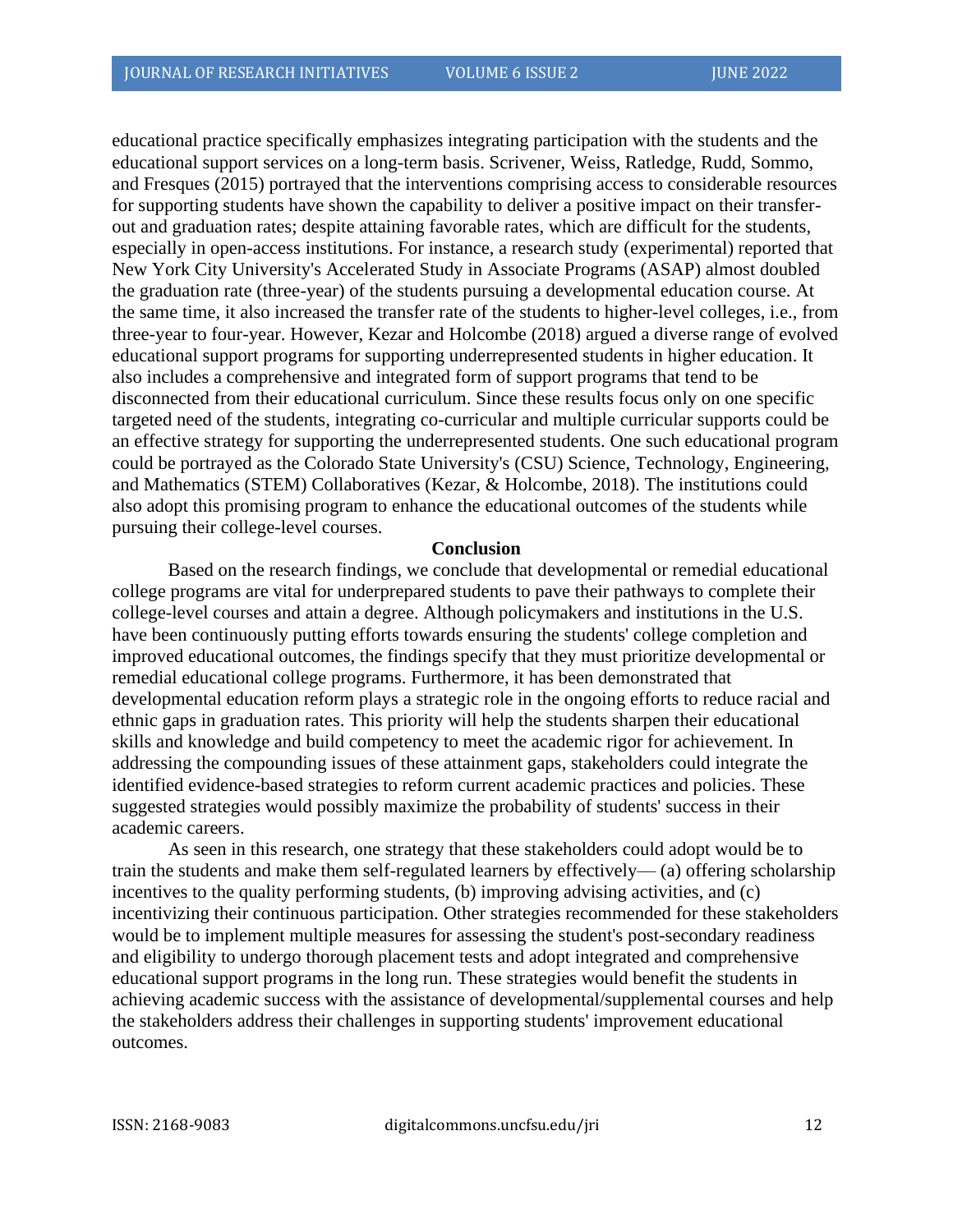#### References

- Baca, A. M. (2019). "Now let us shift": A case study of developmental education reform in a Hispanic Serving Community College. *California State University - San Bernardino*, 1- 264.
- Bailey, T., Bashford, J., Boatman, A., Squires, J., & Weiss, M. (2016). Strategies for postsecondary students in developmental education - A practice guide for college and university administrators, advisors, and faculty. *IES Practice Guide*, 1-116.
- Barnett, E. (2020). SUNY Colleges are using homegrown multiple measures systems to place students during the pandemic. Retrieved from https://postsecondaryreadiness.org/sunymultiple-measures-pandemic/
- Barnett, E., Bergman, P., Kopko, E. M., Reddy, V. T., Belfield, C., & Roy, S. (2018). Multiple measures placement using data analytics: An implementation and early impacts report. *Building Knowledge to Improve Social Policy*, 1-112.
- Belfield, C., Jenkins, P. D., & Lahr, H. E. (2016). Is co-requisite remediation cost-effective? Early findings from Tennessee. *Research Brief*, 1-12.
- Boatman, A. (2021). Accelerating college remediation: Examining the effects of math course redesign on student academic success. *The Journal of Higher Education, 92*(6), 927-960.
- Bogle, S. (2017). Top 10 reasons why college is important. Retrieved from https://www.snhu.edu/about-us/newsroom/education/why-is-college-important
- Bracco, K. R., Austin, K., Bugler, D., & Finkelstein, N. (2015). Reforming developmental education to better support students' post-secondary success in the common core era. *Policy Brief*, 1-8.
- Brickman, M. (2021). The missing element in education reform: State-based policies to improve post-secondary outcomes. Retrieved from https://www.aei.org/researchproducts/report/the-missing-element-in-education-reform-state-based-policies-toimprove-postsecondary-outcomes/
- Cardenas, C. (2018). The early assessment program: Helping high school students meet college expectations in mathematics and English. *A Joint Program of California State University and California Public Schools*, 1-2.
- CCCSE. (2016). Expectations meet reality: The underprepared student and community colleges. Retrieved from https://www.ccsse.org/nr2016/
- CCSSE. (2016). Expectations meet reality: The underprepared student and community colleges. *Austin, TX: The University of Texas at Austin, College of Education, Department of Educational Administration, Program in Higher Education Leadership*, 1-24.
- Chen, X., Simone, S. (2016). Remedial coursetaking at U.S. public 2-and 4-year institutions: scope, experiences, and outcomes. *Statistical Analysis Report*, 1-162.
- Clark, A. (2015). Developmental or remedial education. Retrieved from https://www.newamerica.org/education-policy/topics/higher-education-access-andaffordability/college-transitions/developmental-or-remedial-education/
- Daughtery, L., Gomez, C. J., & Carew, D. G. (2018). Designing and implementing co-requisite models of developmental education. *Findings From Texas Community Colleges*, 1-23.
- Dembicki, M. (2020). Strategies colleges used to increase enrollment this fall. Retrieved from https://www.ccdaily.com/2020/10/strategies-colleges-used-to-increase-enrollment-thisfall/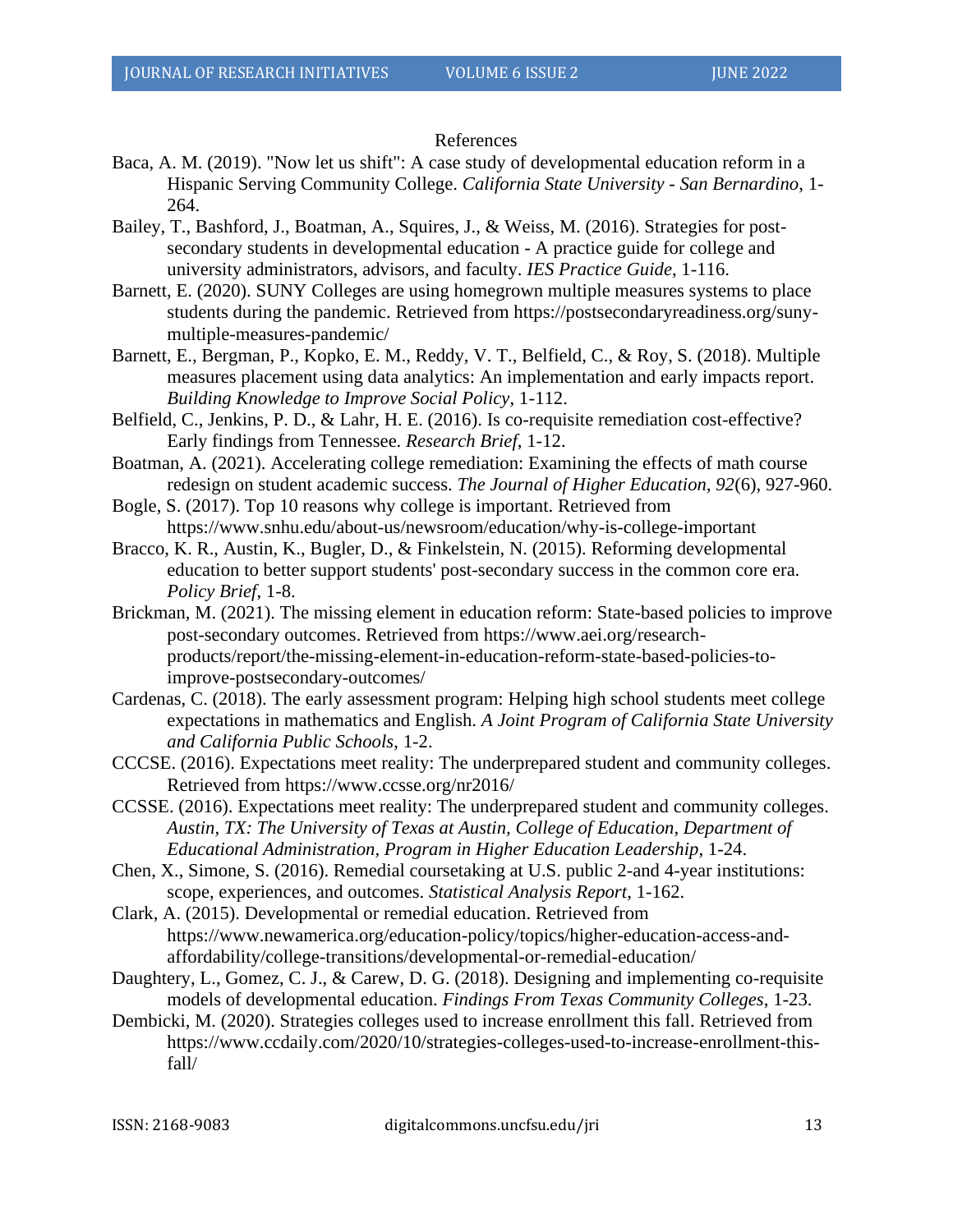- Fishman, T., Ludgate, A., & Tutak, J. (2017). Improving outcomes in American higher education. Retrieved from https://www2.deloitte.com/us/en/insights/industry/publicsector/improving-student-success-in-higher-education.html
- Ganga, E., Mazzariello, A., & Edgecombe, N. (2018). Developmental education: An introduction for policymakers. *Education Commission of the States*, 1-12.
- Goss, P. (2016). Three schools reforms that will lift student outcomes. Retrieved from <https://theconversation.com/three-schools-reforms-that-will-lift-student-outcomes-61808>
- Hamlin, A., & Denison-Furness, J. (2019). Using multiple measures for placement at central Oregon community college. Central Oregon Community College, 1-2.
- Hartman, C. (2018). Developmental education: An overview of current issues and future directions. *Texas Education Review, 6*(1), 47-52.
- Jaggars, S. S., Hodara, M., Cho, S. W., & Xu, D. (2015). Three accelerated developmental education programs: Features, student outcomes, and implications. *Community College Review, 43*(1), 3-26.
- Jimenez, L., Sargrad, S., Morales, J., & Thompson, M. (2016). Remedial education: The cost of catching up. *Center for American Progress*, 1-22.
- Logue, A. W., Douglas, D., & Watanabe-Rose, M. (2019). Co-requisite mathematics remediation: Results over time and in different contexts. *Educational Evaluation and Policy Analysis, 41*(3), 294-315.
- Ma, J., & Baum, S. (2016). Trends in community colleges: Enrollment, prices, student debt, and completion. *College Board Research Brief, 4*, 1-23.
- MCCA. (2021). Michigan developmental education and placement recommendations. *Background & Context*, 1-10.
- McCann, C. (2017). Developmental education challenges and strategies for reform. *U.S. Department of Education*, 1-23.
- Miller, T., Daugherty, L., Martorell, P., & Gerber, R. (2021). Assessing the effect of co-requisite English instruction using a randomized controlled trial. *Journal of Research on Educational Effectiveness*, 1-25.
- Mokher, C. G., Park-Gaghan, T. J., & Hu, S. (2021). What happens to efficiency and equity? The cost implications of developmental education reform. *Research in Higher Education, 62*(2), 151-174.
- NSHE. (2019). Multiple measures: A better student assessment. *Assessing College Readiness Beyond High-Stakes Placement Tests*, 1-14.
- Rowan, B. (2021). *Implementing educational reform*. U.K.: Cambridge University Press.
- Rutschow, E. Z., Cormier, M. S.,. Dukes, D., & Zamora, D. E. C. (2019). The changing landscape of developmental education practices. *Findings from a National Survey and Interviews with Postsecondary Institutions*, 1-162.
- Schudde, L., & Keisler, K. (2019). The relationship between accelerated dev-ed coursework and early college milestones: Examining college momentum in a reformed mathematics pathway. *AERA Open, 5*(1), 1-22.
- Scrivener, S., Weiss, M. J., Ratledge, A., Rudd, T., Sommo, C., & Fresques, H. (2015). Doubling graduation rates: Three-year effects of CUNY's accelerated study in associate programs (ASAP) for developmental education students. *Building Knowledge to Improve Social Policy*, 1-129.
- SFSU. (n.d.). High school students. Retrieved from https://gatorsmartstart.sfsu.edu/eap\_students